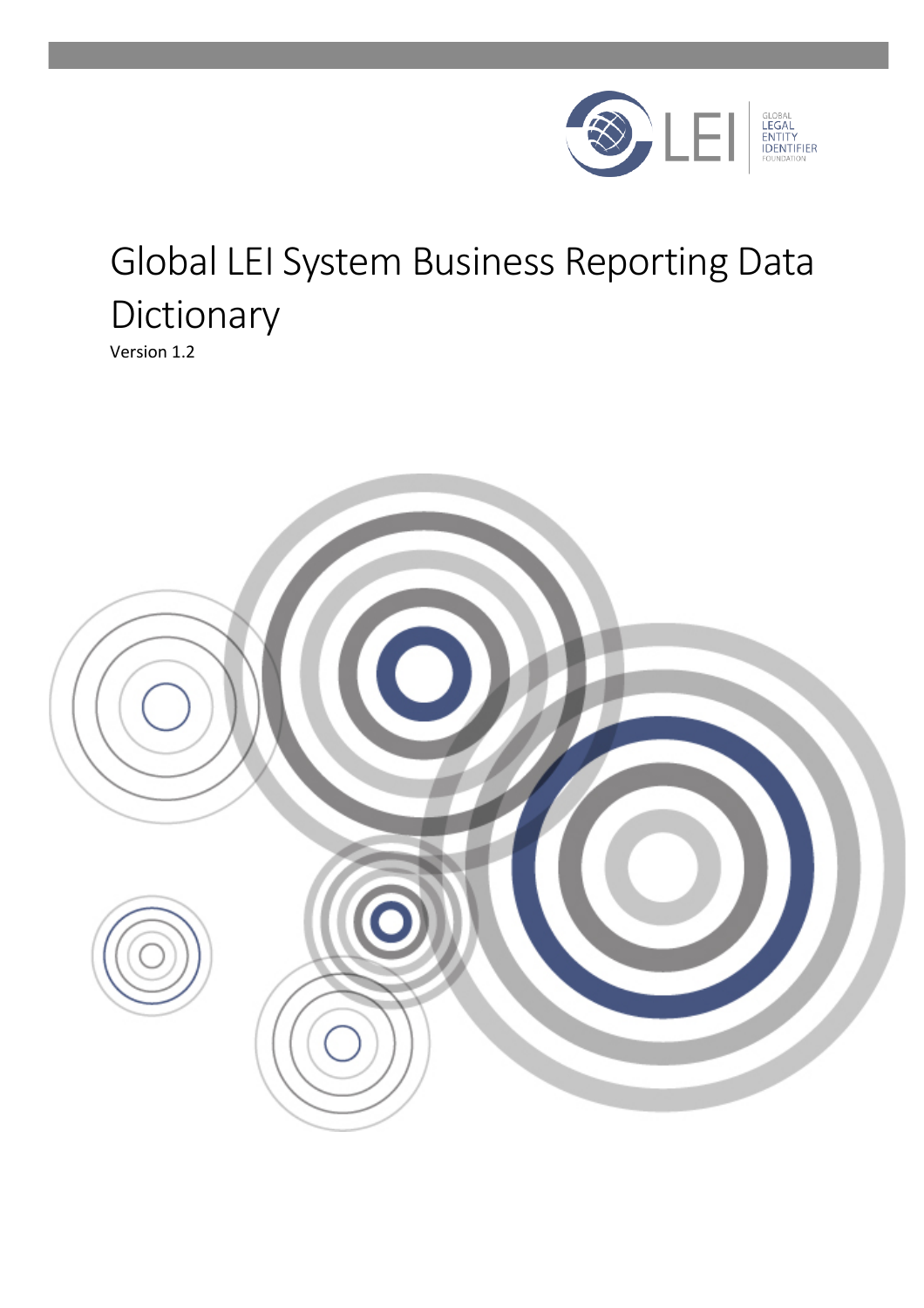

### **About this Document**

This document defines formulas and pseudo codes for reporting on Global LEI System Business Report.

## **Change History**

This section records the history of all changes to this document.

| Date       | Version | Description of change                                                                                    | Author       |
|------------|---------|----------------------------------------------------------------------------------------------------------|--------------|
| 2018-05-18 | 1.2     | Third version of the data dictionary with<br>updated definitions                                         | GLFIF        |
| 2017-11-14 | 1.1     | Second version of the data dictionary containing<br>the level 2 reporting definitions for the first time | <b>GLEIF</b> |
| 2017-04-12 | 1.0     | First version of the data dictionary published to<br><b>GLEIF</b> website                                | GLFIF        |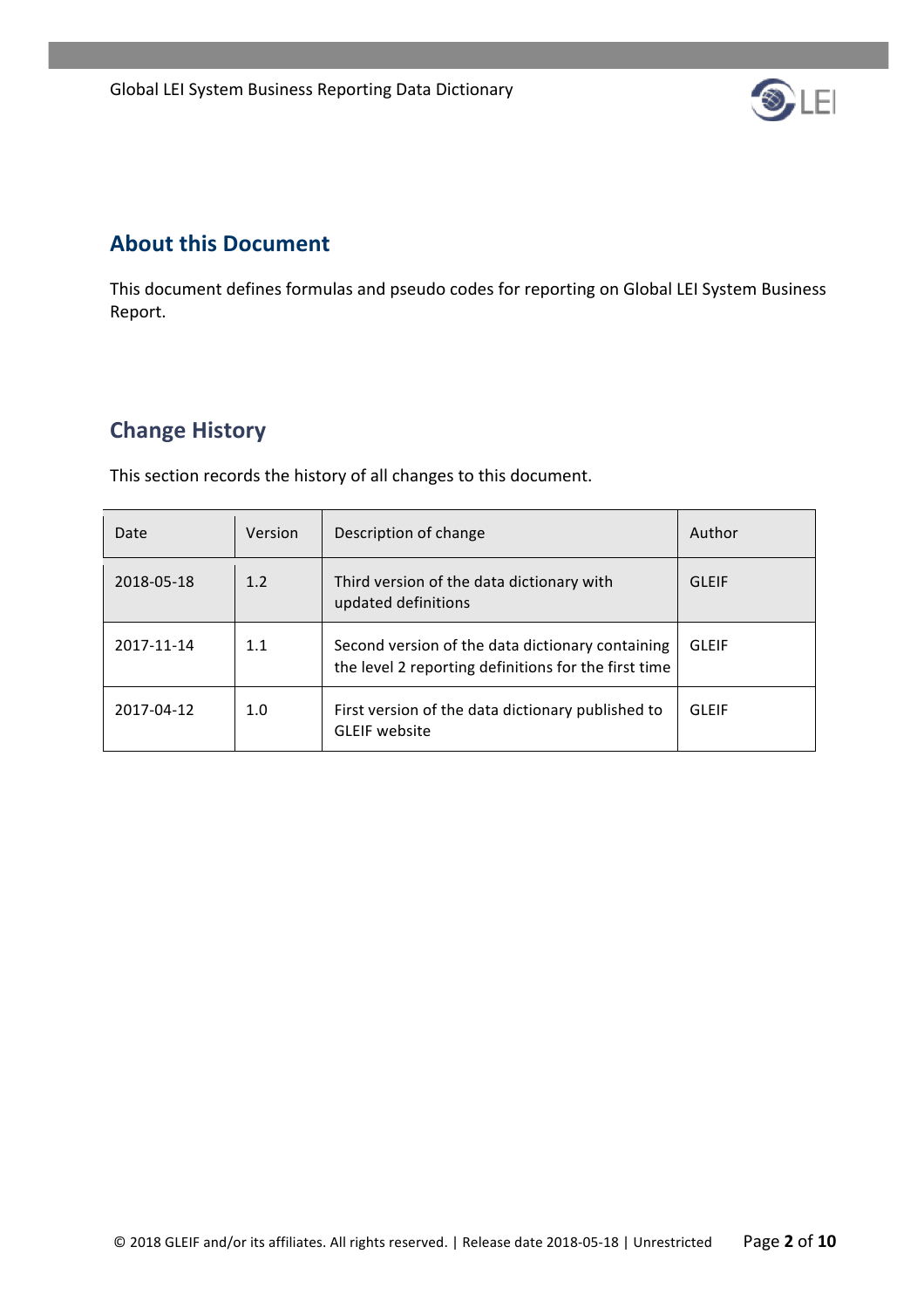

#### **a. Terms**

| Term                      | Description                                                                                                                                   | Pseudo code or LEI CDF data<br>element                                                                            |
|---------------------------|-----------------------------------------------------------------------------------------------------------------------------------------------|-------------------------------------------------------------------------------------------------------------------|
| Country                   | The country of the address of the<br>entity as recorded in the<br>registration of the entity                                                  | The field in CDF 2.1 which refers to<br>LegalAddress.Country                                                      |
| LEI issuer                | An organization authorized to issue<br>LEIs to legal entities. It includes<br>only Accredited LOUs                                            | The field in CDF 2.1 which refers to<br>ManagingLOU.                                                              |
| LEI issuer's name         | The short name of the LEI issuer                                                                                                              | Refers to internal reference data                                                                                 |
| File date and LEI<br>File | First working day of the current<br>quarter is the file date and LEIs<br>issued in the current quarter are<br>truncated out to have LEI File. | FileDate = "First working day of the<br>current quarter"<br>AND InitialRegistrationDate≤ last<br>quarter end date |

## **b** 1. Definitions for level 1 report metrics

| Term        | <b>Total LEI</b>                                                                                                                                                                                         |
|-------------|----------------------------------------------------------------------------------------------------------------------------------------------------------------------------------------------------------|
| Description | The total number of LEIs issued from the LEI File.                                                                                                                                                       |
| Pseudo Code | IF LEI is not unique THEN KEEP LEI WITH Registration Status = ISSUED<br>AND THEN                                                                                                                         |
|             | COUNT(UNIQUE(LEI)) WHERE RegistrationStatus IN ['ISSUED',<br>'LAPSED', 'PENDING TRANSFER', 'PENDING ARCHIVAL', 'MERGED',<br>'RETIRED'] IF LEI IN (LEI file) AND initialRegistrationDate < 2012-01-<br>01 |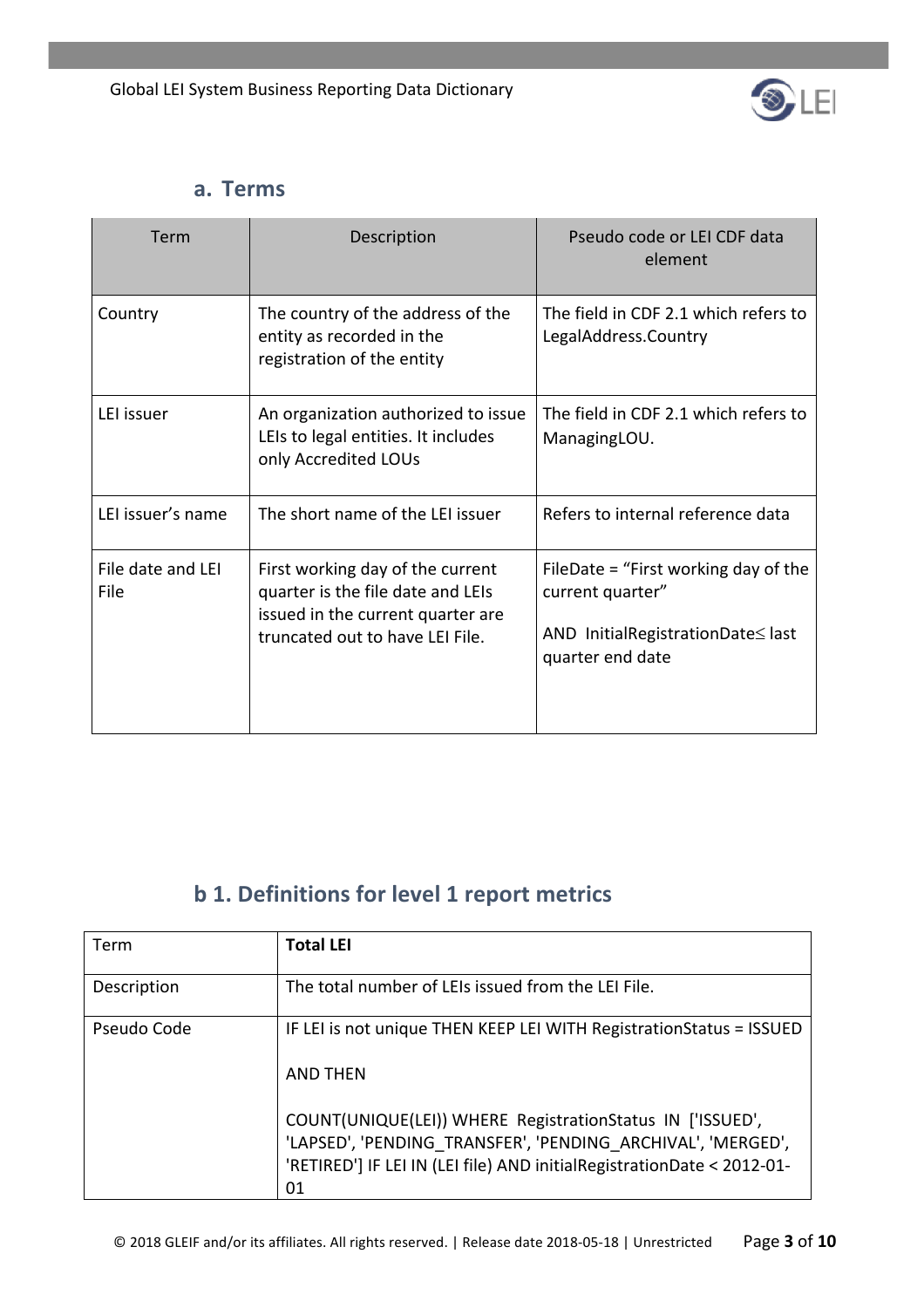

| Term        | <b>Active LEI</b>                                                                                                                                                 |
|-------------|-------------------------------------------------------------------------------------------------------------------------------------------------------------------|
| Description | The number of LEIs for active legal entities from the LEI File.                                                                                                   |
| Pseudo Code | COUNT(LEI) WHERE RegistrationStatus IN ['ISSUED', 'LAPSED',<br>'PENDING TRANSFER', 'PENDING ARCHIVAL'] and Entity.Status<br>= 'ACTIVE' IF LEI IN (Total LEI file) |

| Term        | <b>Active and verified LEI</b>                                                                                                  |
|-------------|---------------------------------------------------------------------------------------------------------------------------------|
| Description | The number of LEIs for active legal entities which are newly<br>issued or, duly renewing the contract as of the File Date.      |
| Pseudo Code | COUNT(LEI) WHERE RegistrationStatus IN ['ISSUED',<br>'PENDING_TRANSFER', 'PENDING_ARCHIVAL'] and IF LEI IN<br>(Active LEI file) |

| Term                                                                             | <b>Quarterly LEI Growth Rate</b>                                                                                           |
|----------------------------------------------------------------------------------|----------------------------------------------------------------------------------------------------------------------------|
| Description                                                                      | Percentage of Newly Registered LEIs in the last quarter.                                                                   |
| <b>Formula</b>                                                                   | Number of Newly Registered LEIs in the last quarter<br>Number of Active LEI in the quarter before last                     |
| Pseudo Code for the<br>number of Newly<br>Registered LEIs in the last<br>quarter | IF (InitialRegistrationDate > "end date of the quarter before<br>last") AND IF LEI IN (Active LEI file)<br>THEN COUNT(LEI) |

| Term        | <b>LEI Renewal Ratio</b>                                                                                                      |
|-------------|-------------------------------------------------------------------------------------------------------------------------------|
| Description | The percentage of the LEIs which renewed in the last one year<br>among the LEIs which had at least one renewal event to date. |
| Formula     | Number of Active LEIs renewed in the last one year<br>Number of Active LEIs having at least one renewal event to date         |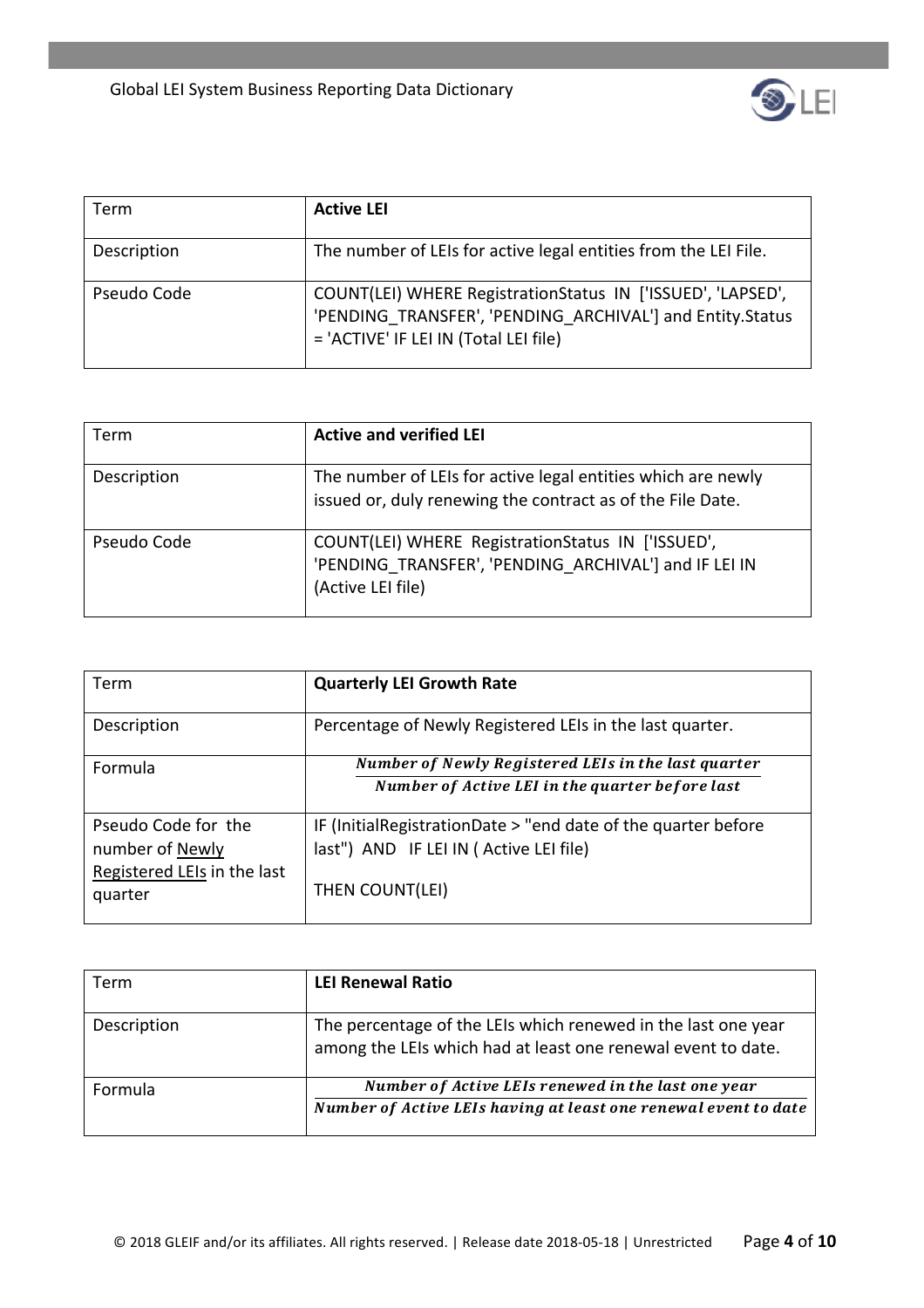

| Number of Active LEIs<br>renewed in the last one<br>year | IF (NextRenewalDate) BETWEEN ("last quarter end date") AND<br>("last quarter end date" + 1 year) AND (InitialRegistration.Date)<br>$\leq$ "last quarter end date" - 1 year) AND and LEI IN (Active and<br>verified LEI file)<br>THEN COUNT (LEI) |
|----------------------------------------------------------|--------------------------------------------------------------------------------------------------------------------------------------------------------------------------------------------------------------------------------------------------|
| Pseudo Code for Total                                    | IF (InitialRegistration.Date) $\leq$ "last quarter end date" $-1$ year)                                                                                                                                                                          |
| Active LEIs having at least                              | and LEI IN (Active LEI file)                                                                                                                                                                                                                     |
| 1 renewal event                                          | THEN COUNT (LEI)                                                                                                                                                                                                                                 |

| Term                           | <b>LEI Non-Renewal Ratio</b>                                                                                                                    |
|--------------------------------|-------------------------------------------------------------------------------------------------------------------------------------------------|
| Description                    | The percentage of the LEIs which did not renew (Lapsed) in the<br>last one year among the LEIs which had at least one renewal<br>event to date. |
| Formula                        | Number of Active LEIs did not renew in the last one year<br>Number of Active LEIs having at least one renewal event to date                     |
|                                |                                                                                                                                                 |
| Pseudo Code for Lapsed<br>LEIS | IF (NextRenewalDate) $\leq$ "last quarter end date" and LEI IN<br>(Active file)                                                                 |
|                                | THEN COUNT (LEI)                                                                                                                                |

| Term        | <b>Concentration Score (competition amongst LEI issuers)</b>                                                                                                                                                                                                                                                |
|-------------|-------------------------------------------------------------------------------------------------------------------------------------------------------------------------------------------------------------------------------------------------------------------------------------------------------------|
| Description | The degree of competition between LEI issuers in a jurisdiction.<br>The concept of calculation is the Herfindahl-Hirschman Index<br>(HHI) where a score of more than 50 refers to a less competitive<br>market. Here jurisdictions having more than 1000 LEIs in the<br>quarter before last are considered. |
| Formula     | $S_j = \sum_{k=1n} M_{jk}^2$                                                                                                                                                                                                                                                                                |
|             | Where,                                                                                                                                                                                                                                                                                                      |
|             | $S_i$ = concentration score of jurisdiction j                                                                                                                                                                                                                                                               |
|             | $n =$ number of LEI issuer in a given jurisdiction                                                                                                                                                                                                                                                          |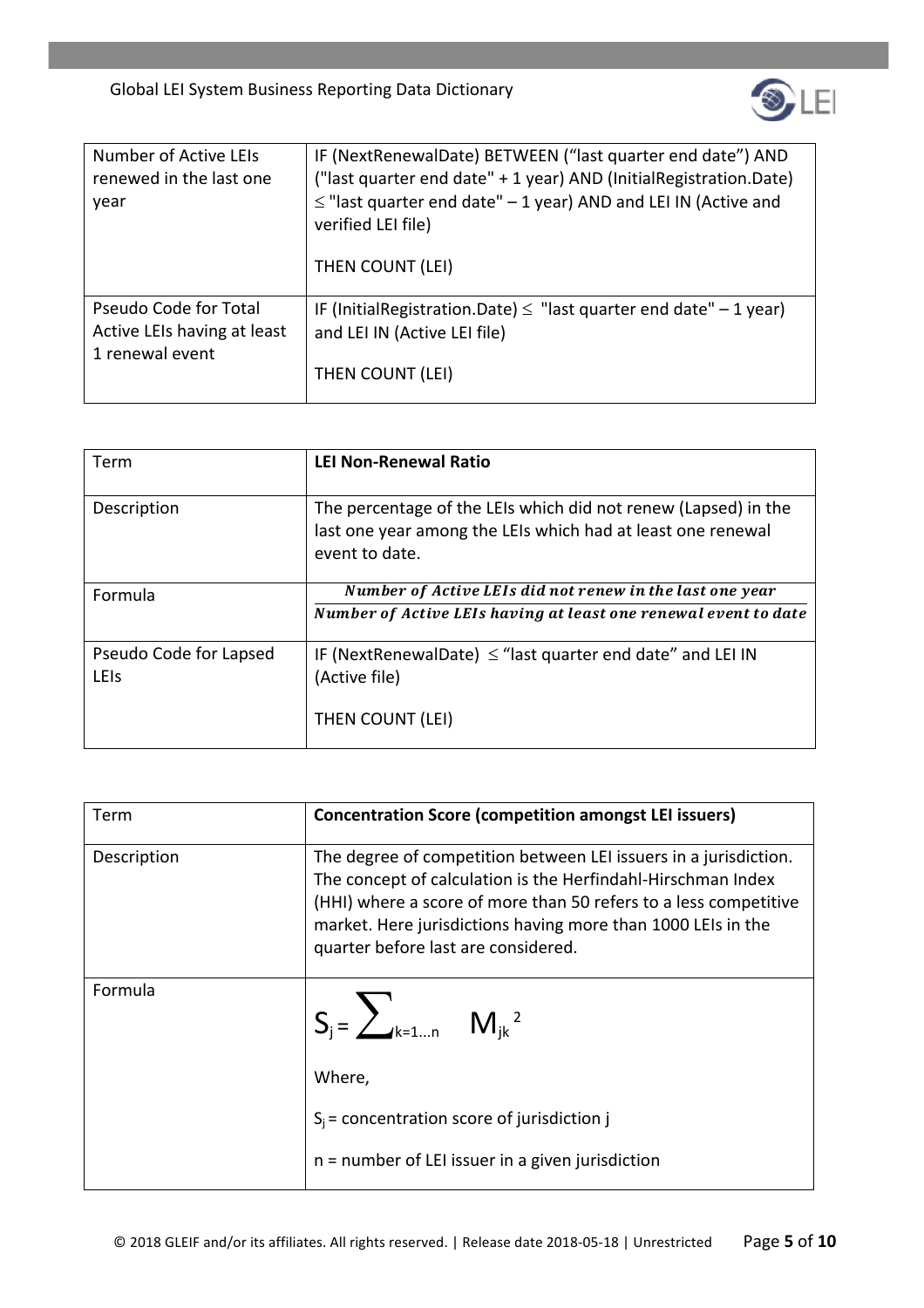

|         | $M_{ik}$ = market share of an LEI issuer k in the jusrisdiction j                                                                                                                  |
|---------|------------------------------------------------------------------------------------------------------------------------------------------------------------------------------------|
| Example | There are three LEI issuers in UK and the corresponding market<br>shares are 70%, 27% and 3%. Hence, the concentration score of<br>UK = $0.7^2$ + $0.27^2$ + $0.3^2$ = 0.56 or 56% |

| Term                   | <b>Percentage of Fully Corroborated LEIs</b>             |
|------------------------|----------------------------------------------------------|
| Description            | Ratio of Fully Corroborated LEIs to Active LEIs          |
| Formula                | <b>Number of Active LEIs that are Fully Corroborated</b> |
|                        | <b>Number of Active LEIs</b>                             |
| Pseudo Code for Active | IF (ValidationSources) = "FULLY CORROBORATED" and LEI in |
| LEIs that are fully    | (Active LEI file)                                        |
| corroborated           |                                                          |
|                        | THEN COUNT (LEI)                                         |

| Description | <b>Transfers out of LEI</b>                                                                                                                                                                                                    |
|-------------|--------------------------------------------------------------------------------------------------------------------------------------------------------------------------------------------------------------------------------|
| Pseudo Code | IF Managing LOU. LEI (in Active LEI file of the last quarter) $\neq$<br>ManagingLOU.LEI (in Active LEI file of the quarter before last)<br>THEN COUNT (LEI) per ManagingLOU (in Active LEI file of the<br>quarter before last) |

| Description | <b>Transfers in of LEI</b>                                                                                                                      |
|-------------|-------------------------------------------------------------------------------------------------------------------------------------------------|
| Pseudo Code | IF ManagingLOU.LEI (in Active LEI file of previous quarter File<br>Date) ≠ ManagingLOU.LEI (in Active LEI file of current quarter<br>File Date) |
|             | THEN COUNT (LEI) per ManagingLOU (in Active LEI file of last<br>quarter)                                                                        |

# **b** 2. Definitions for level 2 report metrics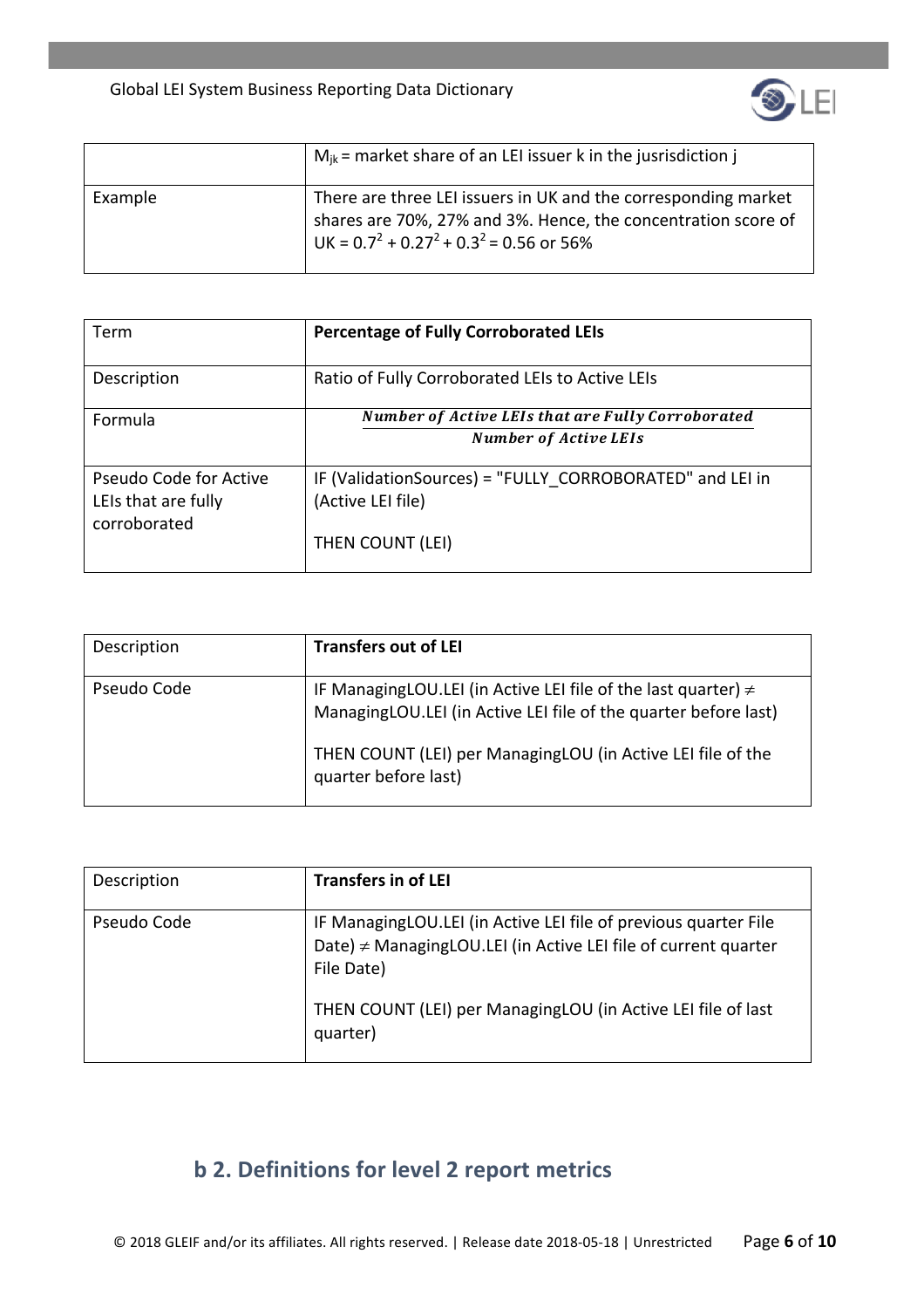Global LEI System Business Reporting Data Dictionary



| Description | Legal entities reported level 2 data                                                                                               |
|-------------|------------------------------------------------------------------------------------------------------------------------------------|
| Pseudo Code | OUTER JOIN (LEIs from relationship record file and LEIs from<br>reporting exceptions file)                                         |
|             | THEN COUNT(UNIQUE(LEI)) WHERE COUNT(relationshipType or<br>ExceptionType per LEI)>1                                                |
|             | WHERE (relationshipType) IS NOT<br>(IS_INTERNATIONAL_BRANCH_OF) AND                                                                |
|             | relationship.status = ACTIVE AND relationship.registration.status<br>IN (PUBLISHED, LAPSED, PENDING TARNSFER, PENDING<br>ARCHIVAL) |

| Description | Legal entites reported ultimate parents having an LEI                                                                              |
|-------------|------------------------------------------------------------------------------------------------------------------------------------|
| Pseudo Code | IF LEI in (relationship record file) AND EndNodeIDType = "LEI"<br>AND RelationshipType = "IS_ULTIMATELY_CONSOLIDATED_BY"<br>AND    |
|             | relationship.status = ACTIVE AND relationship.registration.status<br>IN (PUBLISHED, LAPSED, PENDING TARNSFER, PENDING<br>ARCHIVAL) |
|             | THEN COUNT(UNIQUE(LEI))                                                                                                            |

| Description | Legal entites reported direct parents having an LEI                                                                                |
|-------------|------------------------------------------------------------------------------------------------------------------------------------|
| Pseudo Code | IF LEI in (relationship record file) AND EndNodeIDType = "LEI"<br>AND RelationshipType = "IS_DIRECTLY_CONSOLIDATED_BY"<br>AND      |
|             | relationship.status = ACTIVE AND relationship.registration.status<br>IN (PUBLISHED, LAPSED, PENDING TARNSFER, PENDING<br>ARCHIVAL) |
|             | THEN COUNT(UNIQUE(LEI))                                                                                                            |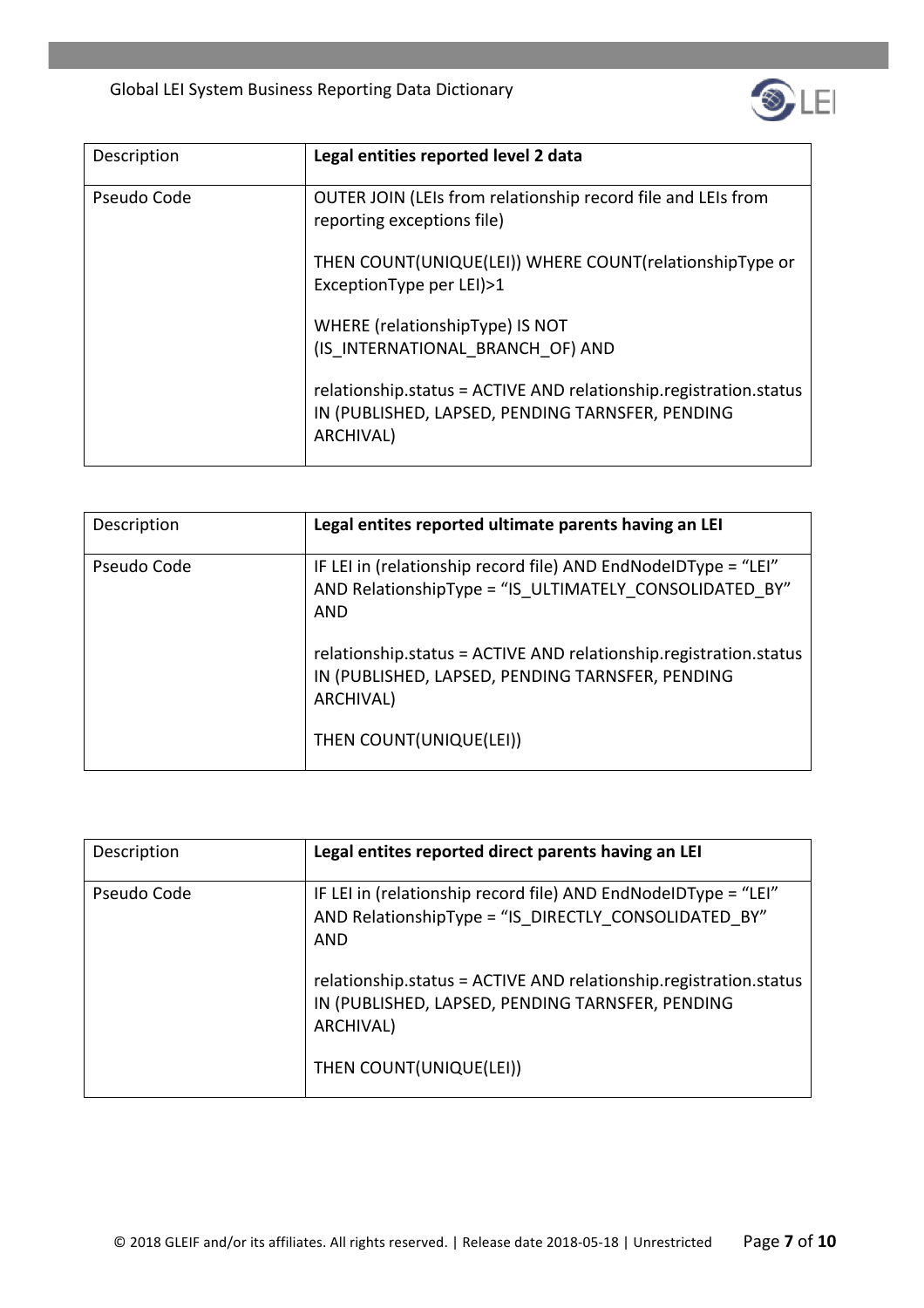

| Description | Legal entities reported having no ultimate parent according to the<br>definition used                           |
|-------------|-----------------------------------------------------------------------------------------------------------------|
| Pseudo Code | IF (ExceptionCategory from reporting exceptions file) =<br>"ULTIMATE ACCOUNTING CONSOLIDATION PARENT"           |
|             | AND IF child LEI is not unique AND different exception reason for the<br>same LEI THEN DELETE LEI               |
|             | AND (ExceptionReason from exception reason file) =<br>["NATURAL PERSONS","NON CONSOLIDATING","NO KNOWN PERSON"] |
|             | THEN COUNT (UNIQUE(LEI))                                                                                        |

| Description | Legal entities reported having no direct parent according to the<br>definition used                                                                                           |
|-------------|-------------------------------------------------------------------------------------------------------------------------------------------------------------------------------|
| Pseudo Code | IF (Exception Category from reporting exceptions file) =<br>"DIRECT ACCOUNTING CONSOLIDATION PARENT"<br>AND IF child LEI is not unique AND different exception reason for the |
|             | same LEI THEN DELETE LEI<br>AND (ExceptionReason from exception reason file) =<br>["NATURAL PERSONS","NON CONSOLIDATING","NO KNOWN PERSON"]                                   |
|             | THEN COUNT (UNIQUE(LEI))                                                                                                                                                      |

| Description | Legal entities reported ultimate parents who do not have an LEI                                   |
|-------------|---------------------------------------------------------------------------------------------------|
| Pseudo Code | IF (Exception Category from exception file) =<br>"ULTIMATE ACCOUNTING CONSOLIDATION PARENT"       |
|             | AND IF child LEI is not unique AND different exception reason for<br>the same LEI THEN DELETE LEI |
|             | AND (ExceptionReason from exception reason file) = "NO LEI"                                       |
|             | THEN COUNT (UNIQUE(LEI))                                                                          |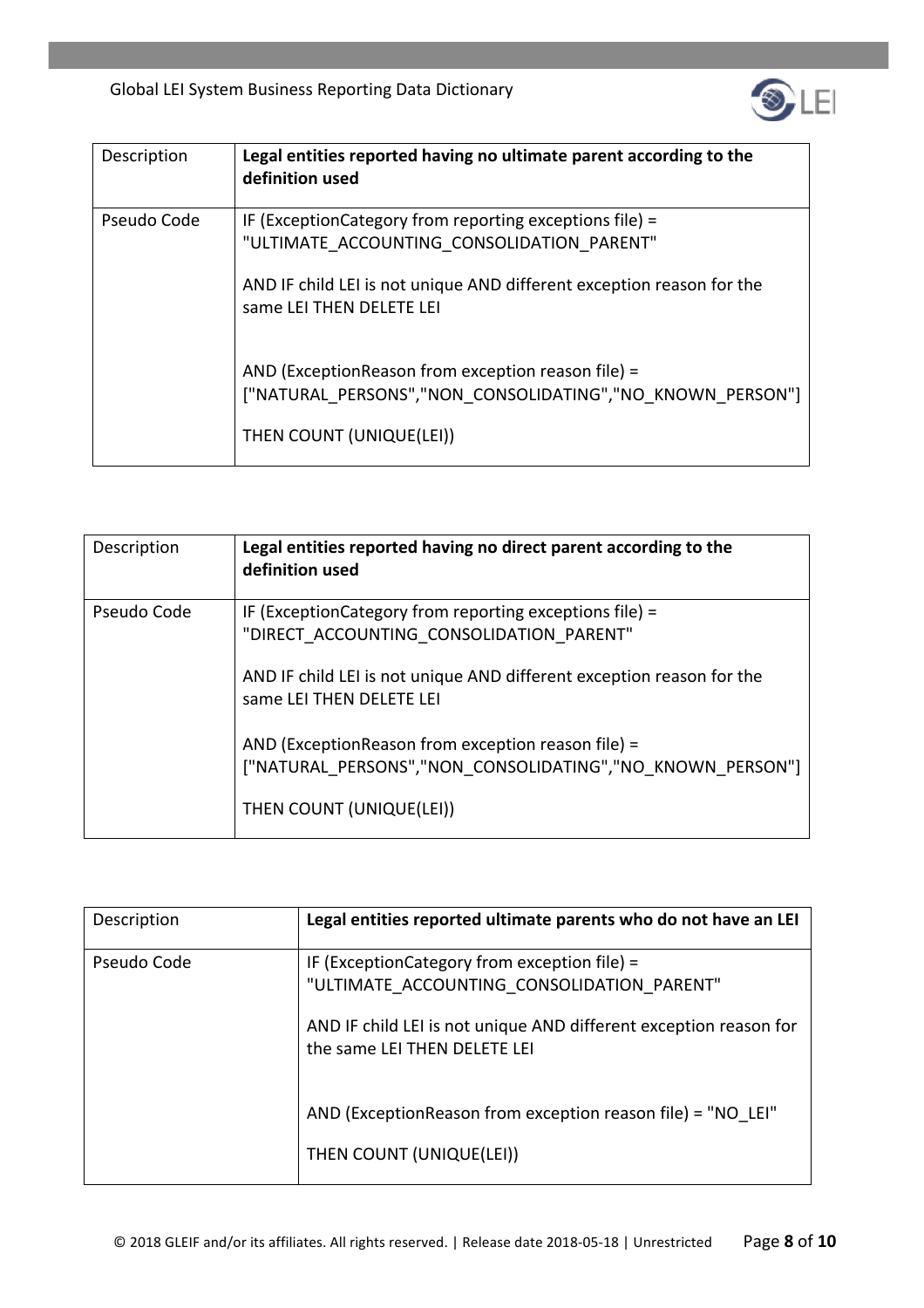Global LEI System Business Reporting Data Dictionary



| Description | Legal entities reported direct parents who do not have an LEI                                     |
|-------------|---------------------------------------------------------------------------------------------------|
| Pseudo Code | IF (ExceptionCategory from exception file) =<br>"DIRECT ACCOUNTING CONSOLIDATION PARENT"          |
|             | AND IF child LEI is not unique AND different exception reason<br>for the same LEI THEN DELETE LEI |
|             | AND (ExceptionReason from exception reason file) = "NO LEI"                                       |
|             | THEN COUNT (UNIQUE(LEI))                                                                          |

| Description | Legal entities cited legal obstacles preventing them from<br>providing or publishing ultimate parent information                                                                                                   |
|-------------|--------------------------------------------------------------------------------------------------------------------------------------------------------------------------------------------------------------------|
| Pseudo Code | IF (ExceptionCategory from exception file) =<br>"ULTIMATE_ACCOUNTING_CONSOLIDATION_PARENT"<br>AND IF child LEI is not unique AND different exception reason<br>for the same LEI THEN DELETE LEI                    |
|             | AND (ExceptionReason from exception reason file) =<br>["LEGAL_OBSTACLES","CONSENT_NOT_OBTAINED","BINDING_L<br>EGAL COMMITMENTS","DETRIMENT NOT EXCLUDED","DISCLO<br>SURE DETRIMENTAL"]<br>THEN COUNT (UNIQUE(LEI)) |

| Description | Legal entities cited legal obstacles preventing them from<br>providing or publishing direct parent information                                                                                |
|-------------|-----------------------------------------------------------------------------------------------------------------------------------------------------------------------------------------------|
| Pseudo Code | IF (ExceptionCategory from exception file) =<br>"DIRECT ACCOUNTING CONSOLIDATION PARENT"<br>AND IF child LEI is not unique AND different exception reason<br>for the same LEI THEN DELETE LEI |
|             | AND (ExceptionReason from exception reason file) =<br>["LEGAL_OBSTACLES","CONSENT_NOT_OBTAINED","BINDING_L                                                                                    |